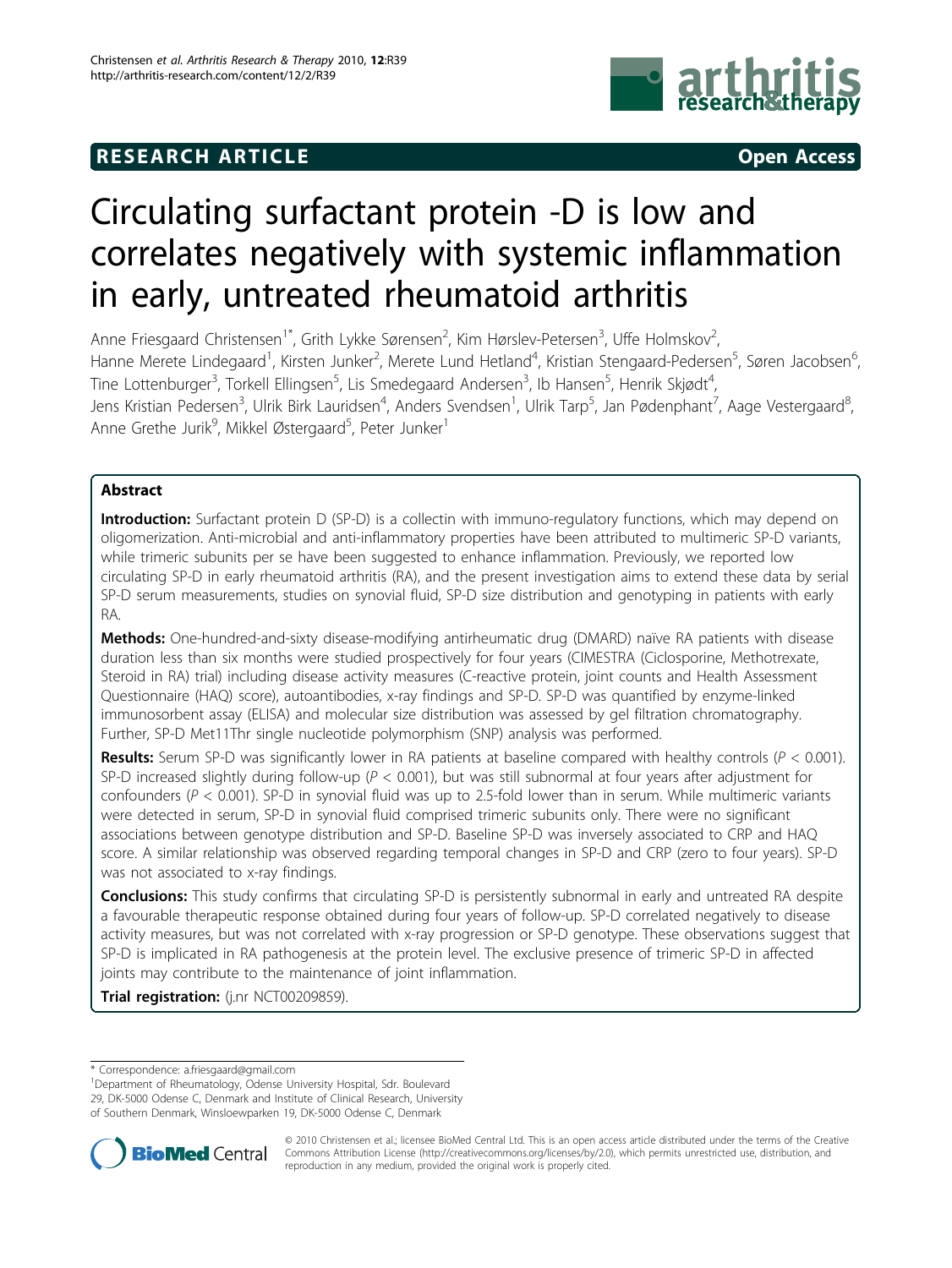### Introduction

Within recent years, search for innate immune system abnormalities in rheumatoid arthritis (RA) has attracted considerable attention [[1](#page-7-0)]. Thus, low serum levels of mannan-binding lectin (MBL) have been associated with increased risk of early disease onset and severity of RA [[2,3\]](#page-7-0). Likewise, variant MBL alleles have been associated with an unfavourable disease course [[4,5\]](#page-7-0). Recently, we reported that the serum level of another collectin, surfactant protein D (SP-D), is decreased in newly-diagnosed, untreated RA [[6](#page-7-0)]. In that study comprising 45 DMARD naïve patients, systemic SP-D was not significantly associated to conventional measures of disease activity such as C-reactive protein and joint counts [\[6](#page-7-0)].

Collectins are pattern recognition molecules, which preferentially bind to carbohydrate moieties expressed on a variety of pathogens (pathogen associated molecular patterns (PAMPs)), thereby enhancing aggregation, opsonisation or MBL-mediated complement activation [[7](#page-7-0)]. SP-D has a complex quaternary structure in which monomers are assembled into tetramers forming dodecamers or higher order multimers [[8,9\]](#page-7-0). Multimeric SP-D is suggested to have anti-microbial properties [[10-13](#page-7-0)]. The function of natural trimeric subunit SP-D is not known in detail, but it seems to be devoid of antiinflammatory activity [[10-13](#page-7-0)]. SP-D is primarily synthesized by the respiratory epithelium (type II epithelial cells and Clara cells) [\[14,15\]](#page-7-0), but is also expressed in a variety of extra-pulmonary epithelia [\[16](#page-7-0)]. SP-D has been detected in various body fluids including serum, synovial fluid, lacrimal and broncho-alveolar lavage liquid [[17-22](#page-7-0)]. A common polymorphism in the SP-D gene on chromosome 10, Met11Thr, resulting in either methionine or threonine at residue 11, is a major determinant for the serum concentration and multimerization of SP-D [\[13,22](#page-7-0)]. The Thr11-variant is associated with reduced oligomerization, reduced binding capacity of microbes and low serum levels in healthy subjects [[13\]](#page-7-0).

The present investigation extends our previous observation by readdressing the possible association between SP-D and the Met11Thr polymorphism in early, untreated RA, and by studying the correlation between SP-D and disease activity measures and radiographic progression during a four-year interventional study on DMARD naïve patients with RA of recent onset. In addition, we compared the SP-D molecular size distribution in synovial fluid and corresponding sera.

# Materials and methods

## Patients and controls

One-hundred-and-sixty RA patients were included in the multicenter, randomized, double-blinded, parallelgroup, placebo-controlled CIMESTRA trial [[23](#page-7-0),[24\]](#page-7-0). Briefly, patients fulfilled the American College of Rheumatology 1987 revised criteria for RA [[25\]](#page-7-0). Further, the patients appeared with active disease less than six months, less than or equal to two swollen joints at baseline, and were aged 18 to 75 years [[23](#page-7-0),[24](#page-7-0)]. Health Assessment Questionnaire (HAQ score, 0 to 3) [\[26\]](#page-8-0), Visual Analogue Scale (0 to 10) (VAS pain, global and doctor) and Disease Activity Score in 28 joints (DAS28) [[27\]](#page-8-0) were calculated. Fourteen-hundred-and-seventy-six healthy twin-individuals aged 18 to 67 years served as controls [[22\]](#page-7-0). The trial was approved by the local ethics committee (j. nr M1959-98) and fulfilled the Declaration of Helsinki and the International Conference on Harmonisation 1996 revised guidelines for Good Clinical Practice (j.nr NCT00209859). Signed informed consent was obtained from all study participants.

#### Treatment strategy

The treatment protocol compared methotrexate (MTX) plus cyclosporine vs. MTX plus placebo. During the first eight weeks patients were assessed fortnightly and every four weeks thereafter. Subsequently, whenever synovitis was present MTX dose was escalated by 2.5 mg from 7.5 mg/week to maximum 20 mg/week followed by a stepwise cyclosporine/placebo-cyclosporine increment (0.5 mg/kg) every four weeks from 2.5 mg/kg to maximum 4.0 mg/kg. In addition, intra-articular betamethasone (7 mg/l) was injected into swollen joints at any visit (maximum four joints or 4 ml per visit). During the second year, hydroxychloroquine (200 mg/day) was added and cyclosporine/placebo was tapered to zero, while MTX was continued [\[23](#page-7-0),[24\]](#page-7-0). During the open extension study from three to four years the treatment strategy continued to aim at tight synovitis control. Oral glucocorticoids were allowed in the open extension study.

#### Laboratory measures

Serum was obtained from routinely drawn non-fasting blood samples collected between 08.00 a.m. to 2.00 p.m. Samples were allowed to clot at room temperature followed by centrifugation at  $3,000 \times g$  for 10 minutes. Sera were stored at -80°C.

SP-D was measured at baseline, after two weeks, one and six months, and after one, two, three and four years using a five-layered sandwich ELISA as previously described [[19](#page-7-0)]. In controls, SP-D was only measured at baseline. All analyses were done in duplicate and serial samples from the same patient were analyzed simultaneously. The inter-assay coefficients of variation were 3.5 and 3.8% for low (367 ng/ml) and high (2,470 ng/ ml) quality controls, respectively, and the intra-assay coefficients of variation were 1.7% for both quality controls. C-reactive protein (CRP) (mg/l) and erythrocyte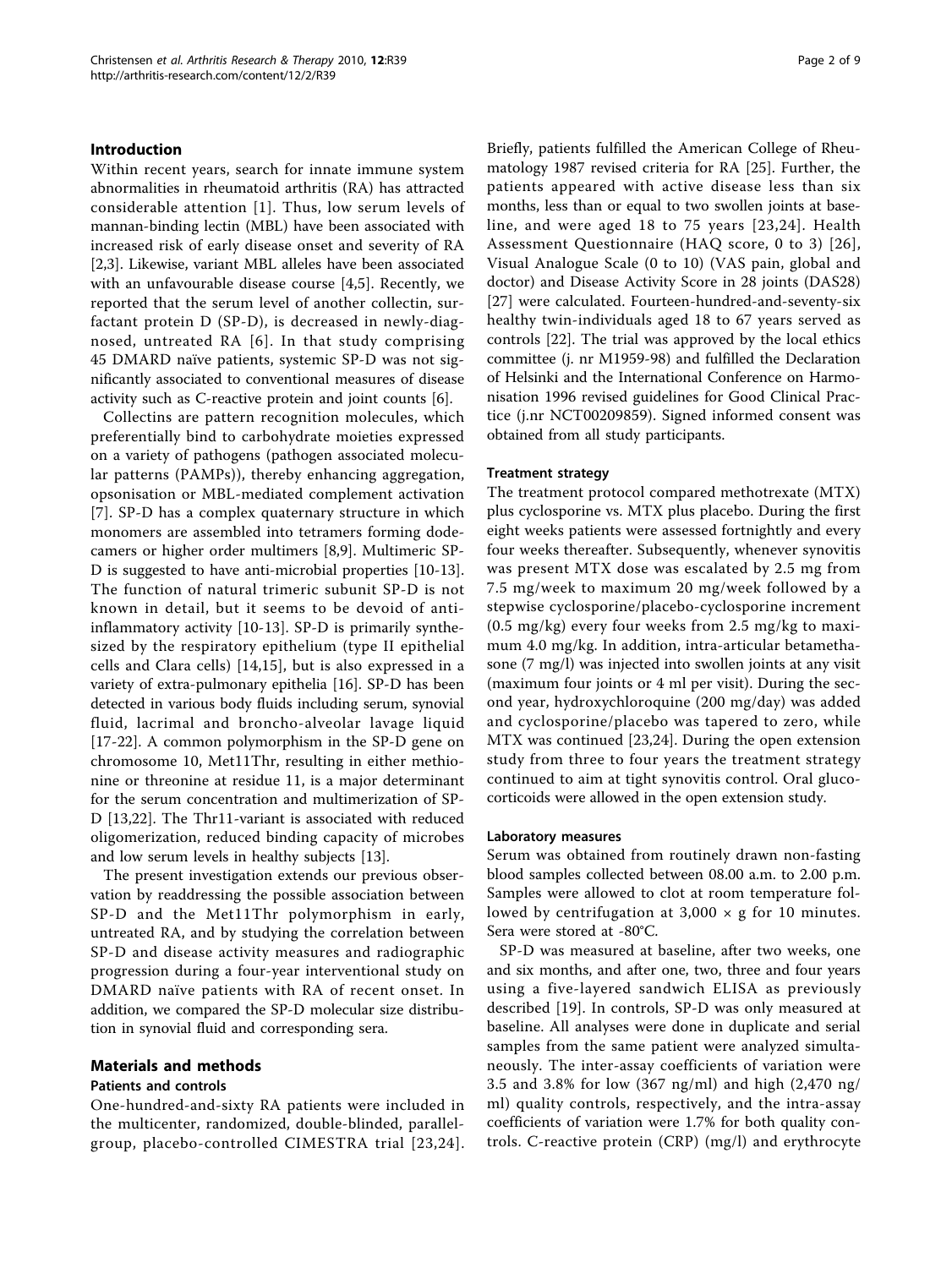sedimentation rate (ESR) (mm/hour) were assayed by standard methods. IgM-rheumatoid factor (IgM-RF) (cut-off level < 16 IU/ml) and anti-CCP (cut-off level < 24 U/ml) (Euro Diagnostica AB, Malmö, Sweden) were measured by ELISA as previously described [\[28-30](#page-8-0)].

## Radiographic analysis

Radiographs of hands, wrists, and forefeet were obtained at baseline ( $n = 155$ ), and annually thereafter. After four years 137 radiographs were available, but only 133 patients had radiographs available at baseline and at four years. Radiographs were scored according to Sharpvan der Heijde by an independent senior radiologist who was aware of the sequence of x-ray recordings [\[31](#page-8-0)]. The annual estimated progression rate in total Sharpvan der Heijde Score (TSS), Joint Space Narrowing score (JSN) and erosion score (ES) was calculated according to disease duration and TSS, JSN and ES at baseline for each patient [[32\]](#page-8-0). Radiographic progression was defined as the smallest detectable difference from baseline (= one unit).

# Synovial fluid

Corresponding serum and synovial fluid samples were available from 20 RA patients with joint effusions before treatment. Synovial fluid was collected by aseptic technique before injection of glucocorticoid and stored at -80°C. Before analysis, the samples were centrifuged 30 minutes at  $400 \times g$  and subsequently the supernatant was incubated four hour at 37°C with bovine testicular hyaluronidase (Sigma H3884, St Louis, MO, USA) to reduce viscosity (2 μl hyaluronidase (1 mg/ml in 0.2 M TRIS, 0.1 M sodium acetate, pH 7.0) to 300 μl synovial fluid). Subsequently, they were centrifuged at  $20.000 \times g$  for 10 minutes at 4°C. The supernatant was assayed for SP-D by ELISA. The possible trapping of SP-D in the synovial fluid pellet was studied by incubating the pellet with ethylenediaminetetraacetic acid (EDTA) 0.52 M in a TRIS-buffered saline (TBS) buffer (pH 7.4) at 37°C in 30 minutes followed by centrifugation in four minutes at  $20.000 \times g$  and 4°C. A total of 50 μl of the resulting supernatant was re-calcified with 60  $\mu$ l of 1 M CaCl<sub>2</sub>, and pH was adjusted to 7.9 by adding 28.5 μl 1 M TRIS pH 8.6 prior to analysis.

#### Gel filtration chromatography

Gel filtration chromatography was done on available synovial fluid samples  $(n = 11)$  and corresponding sera. Hyaluronidase-treated samples (200 μl) were applied to an analytical Superose 6 column connected to a fastperformance liquid chromatography system (former Amersham Biosciences, now GE Healthcare, Uppsale, Sweden) using TBS (pH 7.4) containing 10 mM EDTA and 0.05% emulphogen as eluent at a flow rate of 24 ml/hr. Fractions of 0.2 ml were collected and

quantified by the SP-D ELISA. SP-D was eluted as two structurally different forms with high and low molecular weight (SP-D multimers (fraction 10 to 18) and SP-D trimers (fraction 24 to 38)). Size chromatography on healthy serum followed by SDS-PAGE and Western blotting has yielded protein bands at > 250 kDa for multimeric SP-D, and 90 kDa, 43 kDa and 40 kDa for trimeric SP-D [[13,19](#page-7-0)].

# Genotyping

Genomic DNA was isolated from EDTA stabilized whole blood. Applied Biosystems (Assay-by-design) (Foster City, California, USA) designed primers and probes for the non-synonymous substitutions of DNAbases of the SP-D gene resulting in the Met/Thr variant. The genotyping procedure has been described previously [[13\]](#page-7-0). Human leucocyte antigen (HLA)-DRB1 genotyping for shared epitope (SE) was performed by polymerase chain reaction-based sequence-specific oligonucleotide probing, as described elsewhere [[33,34](#page-8-0)]. Herein, we define the shared epitope as the presence of HLA-DRB1\*04 and/or HLADRB1\*01 and/or HLADRB1\*10.

#### Statistical analysis

All statistical analyses were conducted using STATA version 9.2 (StataCorp, College Station, Texas, USA). Comparisons between groups were done by Mann-Whitney U-test or Fischer's Exact Test, and if analysing more than two groups, Kruskal-Wallis test was used. Spearman Rank Correlation analysis was applied when appropriate. Comparison between patients and controls was performed using linear regression models, where control twins were clustered in pairs. Linear regression was also applied in the prospective analysis of SP-D in RA patients, where repeated measurements in the individual patient were clustered. We used logistic regression to assess whether baseline SP-D could predict radiographic progression after four years with adjustment for gender, age, smoking, anti-CCP and radiographic status at baseline. Robust estimation of standard error was calculated. To approximate a normal distribution, SP-D was logarithmically transformed when used as continuous, dependent variable in linear regression analyses.

One individual from each healthy twin pair was used for genotype and allele frequency estimation. The genotype frequencies were tested for Hardy-Weinberg equilibrium by  $(\chi^2$ -analysis. Comparisons of genotype and allele frequencies in patients and controls were performed by logistic regression with adjustment for gender and age or by Fishers Exact test.

Since SP-D did not differ between treatment arms, data from all RA patients were pooled. Analysis was by intention-to treat ( $N = 142$ ). Completers' analysis was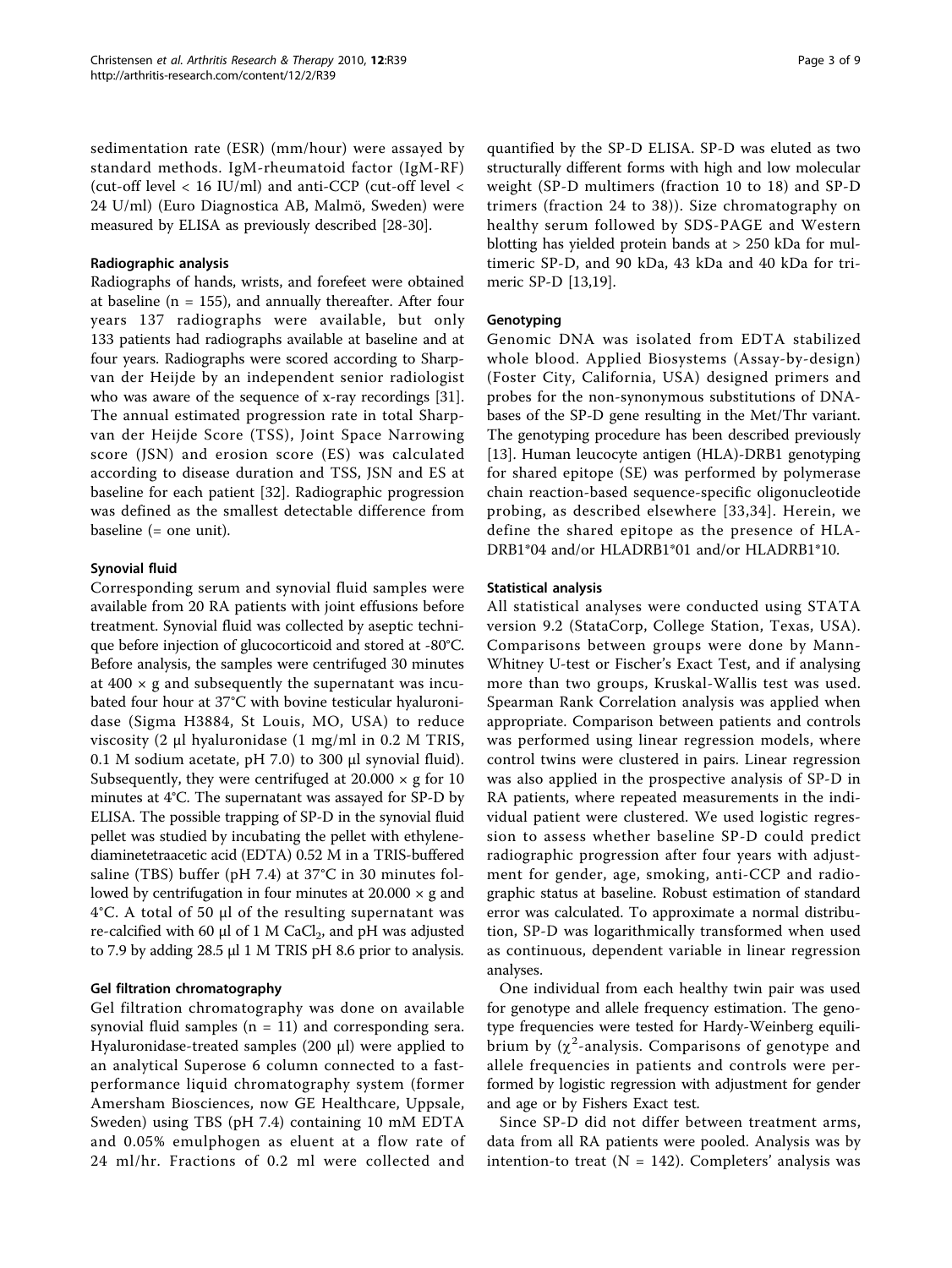also performed and gave similar results (data not shown). Results are presented as median (95% confidence interval) if not otherwise stated. P-values  $\leq 0.05$ and  $P \le 0.01$  were considered significant with single and multiple testings, respectively.

# Results

#### RA patients and controls

Of 160 patients included, 61 (38%) did not complete the four-year protocol. The reasons for drop-out were adverse events (11), treatment failure (10), patients' request (13) and other (27). Fifty-six (35%) left the study during the first two years. Patients who dropped out did not differ from completers with regard to demographic and clinical variables at baseline (data not shown). At baseline one patient had serum SP-D of 8,106 ng/ml. This patient subsequently developed severe pulmonary fibrosis and was excluded from the statistical analyses.

The demographic characteristics of the RA patients at baseline and the control population are shown in Table 1. Among the 142 patients included in the intention-to-treat analyses, all data for composite disease activity measures were available in 134 individuals. Seventy-eight percent, 66% and 69% had achieved ACR50, ACR70 and DAS28 < 2.6 after four years.

Including patients with radiographs available at both baseline and after four years ( $N = 133$ ), 53%, 23% and 49% progressed radiographically according to TSS, JSN and ES score, respectively. Of note, however, radiographic progression at four-year follow-up was small in terms of Sharp/van der Heijde units (median (iqr): TSS 2 (0 to 7) to 5 (0 to 11), JSN 0 (0 to 2) to 0 (0 to 4) and ES 2 (0 to 5) to 3 (0 to 8)).

## Serum SP-D in RA

Baseline SP-D in RA patients was 693 ng/ml (649; 770) vs. 913 ng/ml (879; 945) in controls ( $P < 0.001$ ). This difference persisted after adjustment for age, gender and current smoking status ( $P < 0.001$ ) and was also present at four years after adjustment for confounders ( $P <$  0.001). Compared to baseline, SP-D had increased in RA patients at four years (893 ng/ml [810; 1013] vs. 693 ng/ ml [649; 770],  $P < 0.001$ ) even when adjusting for gender, age and smoking status ( $p < 0.001$ ). However, at four years, SP-D was still lower in RA patients as compared to controls with adjustment for confounders ( $P <$ 0.001). There was no significant correlation between age and SP-D in the RA population (rho =  $0.06$ ,  $P = 0.42$ ). Likewise, there was no significant gender difference among RA patients. In contrast, SP-D increased significantly with age in healthy subjects (rho =  $0.21$ ,  $P$  < 0.001), and control males had significantly higher levels of SP-D compared to females (Table 2). Both RA and control smokers had significantly higher SP-D than non-smokers (Table 2). Disease activity markers and HAQ score were inversely correlated to SP-D at baseline (CRP: rho = -0.30,  $P < 0.001$ , DAS28: rho = -0.23,  $P =$ 0.003 and HAQ: rho =  $-0.21$ ,  $P = 0.008$ ). No significant difference in SP-D at baseline was observed between patients with respect to anti-CCP, IgM-RF status or any SE present ( $P = 0.50$ ,  $P = 0.14$ , and  $P = 0.24$ , respectively). Furthermore, SP-D did not differ between smoking SE positive vs. non-smoking SE positive patients (P  $= 0.13$ .

## Table 2 Baseline surfactant protein D in serum (ng/ml) in smokers and non-smokers and according to gender in patients and controls

|                                       | <b>RA-patients</b>           | Controls                   |  |  |
|---------------------------------------|------------------------------|----------------------------|--|--|
| Men                                   | 760 (665;1059)               | 967 (921;1024)             |  |  |
| Women                                 | 674 (613;759)                | 852 (818;902)              |  |  |
| $P$ -value*                           | 0.09                         | < 0.001                    |  |  |
| Smokers                               | 850 (686;1014)<br>$(n = 57)$ | 1187 (1099;1293) (n = 482) |  |  |
| Non-smokers                           | 671 (604;738)<br>$(n = 101)$ | 827 (802;852) (n = 991)    |  |  |
| $P$ -value*                           | 0.03                         | < 0.001                    |  |  |
| Median [95% CI]. *Mann-Whitney U-test |                              |                            |  |  |

n [95% CI], \*Mann-Whitney U-test RA, rheumatoid arthritis

|  | Table 1 Demographic characteristics of RA patients at baseline and healthy controls |  |  |  |
|--|-------------------------------------------------------------------------------------|--|--|--|
|--|-------------------------------------------------------------------------------------|--|--|--|

| <b>Characteristics</b>             | RA patients ( $N = 160$ ) | Controls ( $N = 1476$ ) | P-value    |  |
|------------------------------------|---------------------------|-------------------------|------------|--|
| Gender f/m (%women)                | 107/53 (67%)              | 761/715 (52%)           | P < 0.001  |  |
| Age in years                       | 53(42 to 63)              | 38 (29 to 46)           | P < 0.001  |  |
| Current smokers (%)                | 57 (36%)                  | 482 (33%)               | $P = 0.42$ |  |
| Disease duration (months)          | $3.5$ (2.7 to 5.0)        |                         | $\,$       |  |
| IgM-rheumatoid factor positive (%) | 103 (65%)                 |                         | $\,$       |  |
| Anti-CCP positive (%)              | 93 (58%)                  |                         | $\sim$     |  |
| Any SE present (%)                 | 116 (73%)                 |                         | $\,$       |  |

Median (inter-quartile range)

Comparison between groups was carried out using Mann-Whitney U-test and Fischers Exact test

Anti-CCP, antibodies against cyclic citrullinated peptides; SE, shared epitopes; RA, rheumatoid arthritis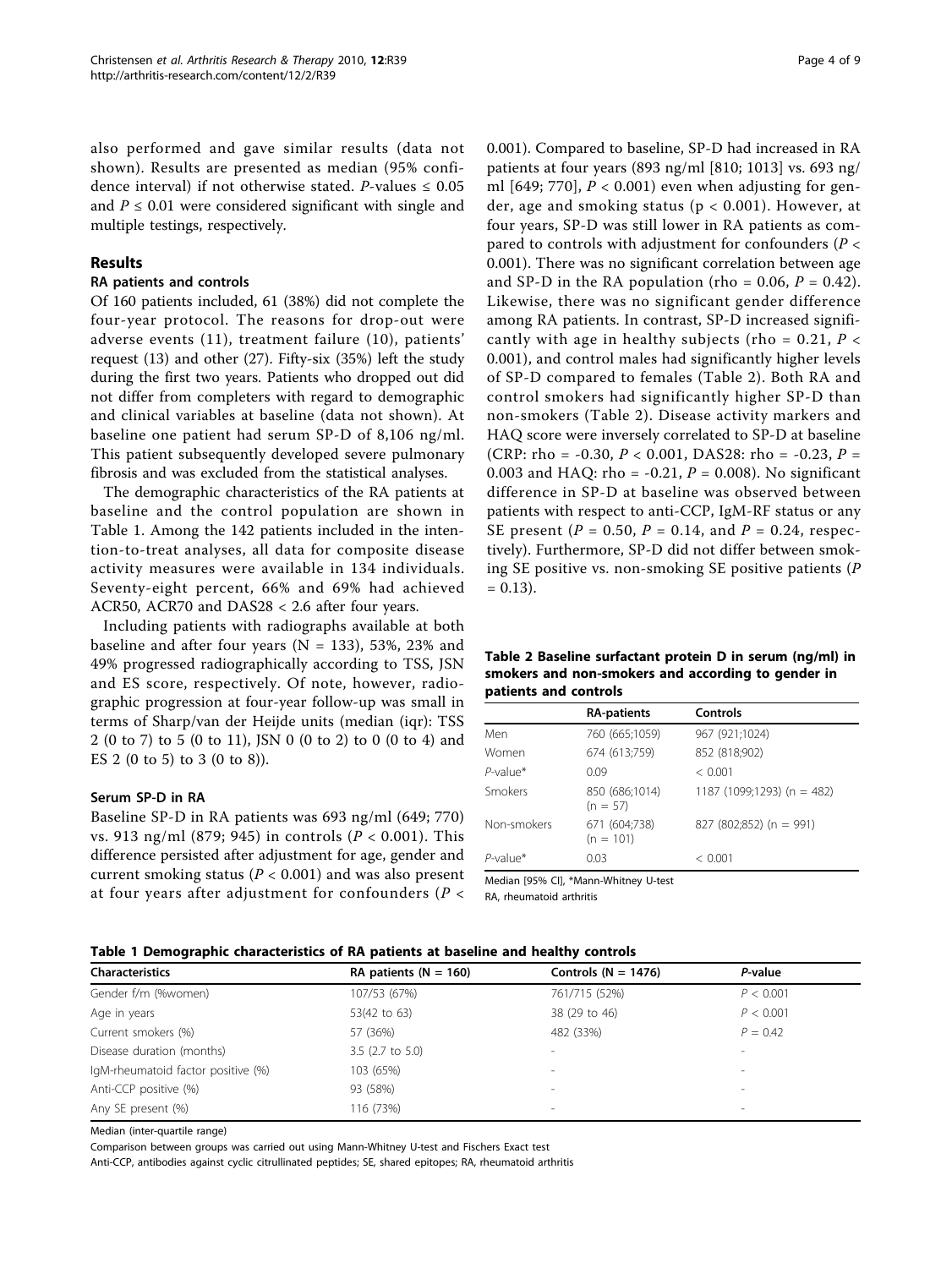The CRP change from baseline to four years  $(\Delta)$  correlated inversely to the SP-D change (ΔCRP vs. ΔSP-D, rho = -0.39 and  $P < 0.001$ ). We found no association between SP-D and radiographic data including estimated annual progression rate (data not shown). Baseline SP-D did not predict radiographic progression (Total Sharp score) at four years  $(P = 0.46)$ 

#### SP-D in synovial fluid and corresponding sera

Synovial fluid was obtained from 20 patients at baseline. Median SP-D in synovial fluid was 275 ng/ml (221; 299). SP-D in corresponding sera was 678 ng/ml (592; 829). SP-D in synovial fluid and serum levels correlated significantly  $(rho = 0.69, P < 0.001)$ , Figure 1. Synovial fluid SP-D was not significantly associated with sex, age, CRP, autoantibodies, any SE or radiographic findings (data not shown). There was no detectable SP-D in the debris enriched pellets resulting from centrifugation of the synovial fluid. Results from the gel filtration chromatography are outlined in Figure [2.](#page-5-0) Multimeric SP-D was barely detectable in synovial fluid as compared to serum, where both multimeric and trimeric molecular variant SP-D (trimeric subunits) were detected.

#### Genetic SP-D variation in RA

The Met11Thr polymorphism was in Hardy-Weinberg equilibrium in both RA and controls (data not shown). The distribution of genotypes and allele frequencies is

presented in Table 4. When adjusting for gender and age, there was no overrepresentation of Thr11Thr in RA patients as compared with controls (Table [3](#page-5-0)). Circulating SP-D did not differ between genotypes in RA patients, whereas healthy individuals with the Thr11Thr genotype appeared with the lowest level as previously reported [[22\]](#page-7-0). The genotypes were not associated with specific disease features including DAS28, CRP, joint counts, auto-antibodies, HAQ or x-ray findings (data not shown). The Met11Thr allelic variation could neither predict x-ray progression nor disease activity outcome after four years and the size distribution of SP-D in synovial fluid did not differ between genotypes (data not shown).

#### **Discussion**

Based on the structural similarity between SP-D and MBL and our preliminary report on low circulating SP-D in RA [\[6](#page-7-0)], this investigation was conducted to study the possible role of SP-D as disease modifier in RA. While confirming that SP-D in serum is significantly decreased in newly-diagnosed, untreated RA sufferers, we also found an inverse correlation between SP-D and measures of disease activity at baseline. Although SP-D increased significantly during follow-up, it remained subnormal at four years.

The cause of low SP-D in RA is uncertain and different mechanisms may be involved. Altered SP-D

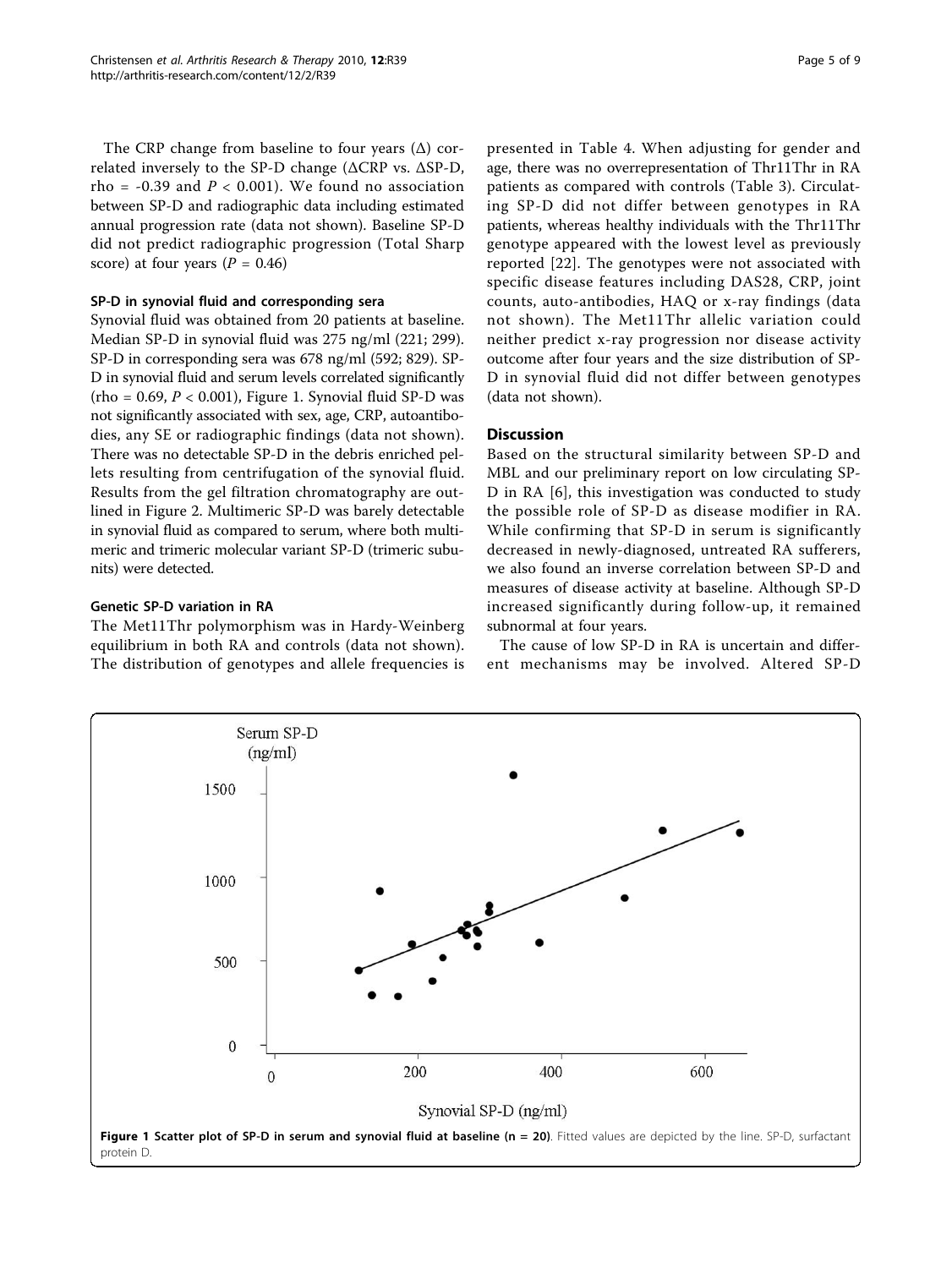<span id="page-5-0"></span>



Table 3 Distribution of the SP-D Met11Thr genotype and allele frequencies and corresponding SP-D serum levels (median (95% CI))

|             | N(%) of RA patients | SP-D $nq/ml*$<br>RA patients | $N(\%)$ of controls | SP-D ng/ml*<br><b>Controls</b> | $P$ -value** | Odds ratio***     |
|-------------|---------------------|------------------------------|---------------------|--------------------------------|--------------|-------------------|
| Genotype:   |                     |                              |                     |                                |              |                   |
| Met11/Met11 | 41 (27.3)           | 724 (636; 1,123)             | 152 (35.8)          | 081 (996; 1,252)               | $P = 0.16$   | $1.0$ (ref)       |
| Thr11/Thr11 | 27(18.0)            | 750 (603; 834)               | 77(18.1)            | 896 (788; 955)                 |              | $1.3$ (0.73; 2.4) |
| Met11/Thr11 | 82 (54.7)           | 660 (563; 761)               | 196 (46.1)          | 925 (845;1,023)                |              | 1.6 (0.97; 2.6)   |
| Allele:     |                     |                              |                     |                                |              |                   |
| Met11       | 164 (54.7)          |                              | 500 (58.8)          |                                | $P = 0.22$   | $1.0$ (ref)       |
| Thr11       | 136 (45.3)          |                              | 350 (41.2)          |                                |              | 1.2(0.9;1.6)      |

\* Kruskal-Wallis test: RA patients:  $P = 0.13$  and controls:  $P = 0.0023$ 

\*\* Distribution, P-value calculated using Fishers' Exact test

\*\*\* Odds ratio (95% CI) calculated using logistic regression with health status as the dependent variable and genotype/allele, gender and age as independent variables.

CI, confidence interval; SP-D, surfactant protein -D; RA, rheumatoid arthritis; Ref, reference

expression due to genotype abnormalities should be considered. Thus, in healthy subjects the Thr11-variant is associated with low SP-D in the circulation [[22](#page-7-0)].

In the previous study by Hoegh et al [[6\]](#page-7-0), the Thr11 variant tended to be overrepresented in RA patients as compared to controls. This trend was not confirmed in the present study. Thus, a clear genetic contribution to low SP-D in RA cannot be identified in this study. However, a possible genetic contribution to low SP-D in RA cannot be completely disregarded from this study due to the limited sample size. Moreover, it should be borne in

mind, that focusing at only one polymorphism in the analysis of gene patterns and serum SP-D, may underestimate the significance of a genetic association, which is better represented by haplotype blocks [\[35\]](#page-8-0).

Decreased SP-D in RA could be attributable to increased clearance from the circulation, for example, by deposition in inflamed tissues or complex formation with, for example, microbial or cellular waste [[36](#page-8-0),[37](#page-8-0)]. Thus, cells undergoing apoptosis express auto-antigens, which may lead to auto-antibody formation [\[38](#page-8-0)]. Both in vitro and in vivo experiments have indicated that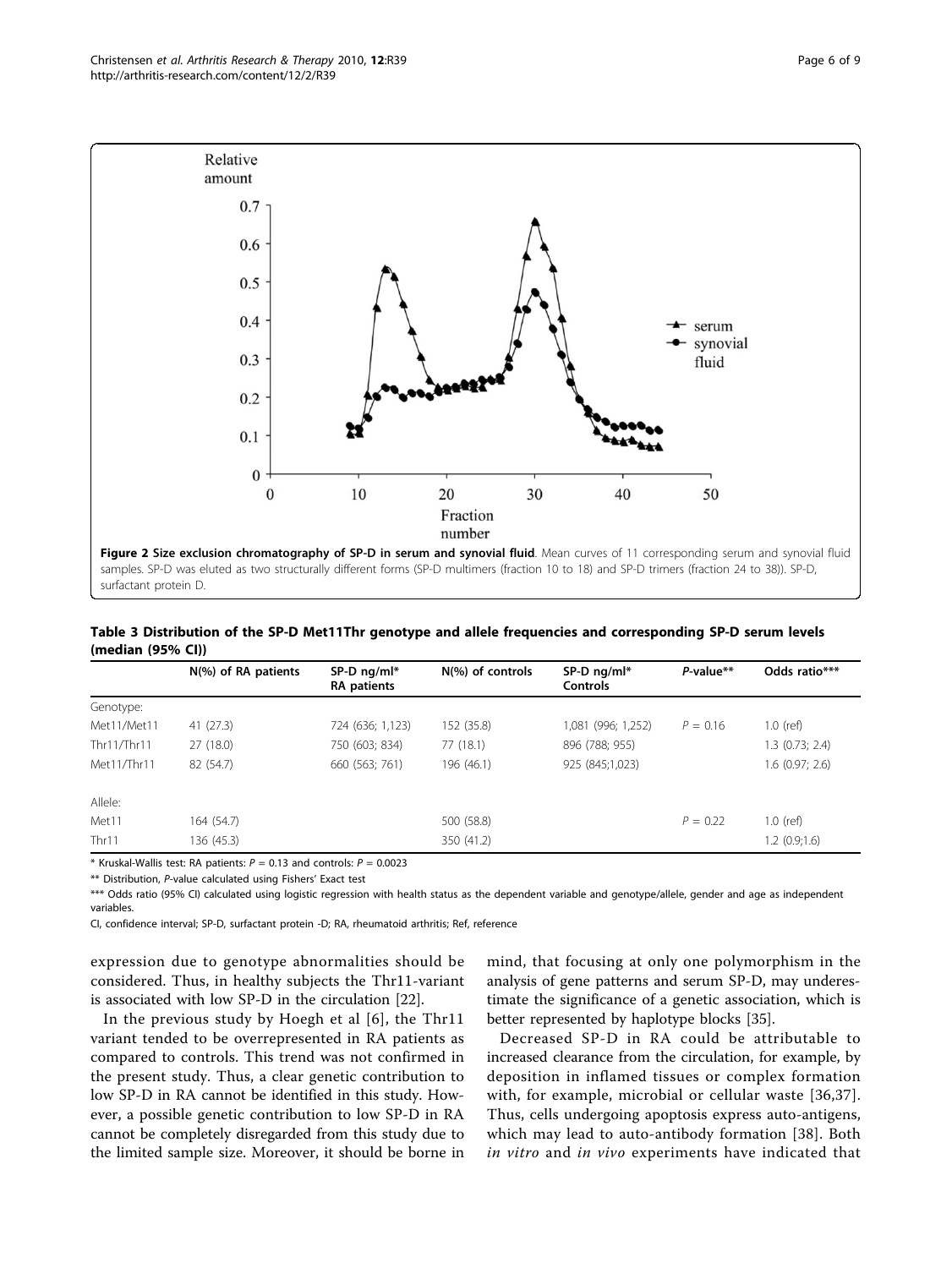SP-D enhances clearance of DNA and apoptotic cells by macrophages, thereby reducing anti-dsDNA antibody generation [[36,39,40\]](#page-8-0). Such a scavenger mechanism for SP-D in RA is supported by the inverse association between SP-D and disease activity measures and by the gradual SP-D increase during treatment. The inverse association of SP-D and inflammatory signs and the lack of association between SP-D and erosive progression after four years indicate, that subnormal SP-D is primarily linked to systemic inflammation. According to this, depressed systemic SP-D may contribute to persistent low-grade, subclinical joint inflammation as evidenced by MRI and ultrasonic findings [\[41,42\]](#page-8-0).

In order to further elucidate the possible role of SP-D in joint inflammation, we quantified SP-D in paired serum and synovial samples and studied the molecular size distribution in serum and synovial fluid. We found a SP-D serum:synovial fluid ratio at approximately 3:1, which indicates that SP-D reaches the joint cavity by diffusion (bulk flow) [[43\]](#page-8-0). The diffusion capacity for proteins across the synovial membrane in rheumatoid arthritis depends on the degree of synovial inflammation and molecular size [[43](#page-8-0)-[45](#page-8-0)]. While both multimeric and trimeric subunit SP-D were present in serum, only trimeric forms could be demonstrated in synovial fluid. This further supports that diffusion is the major source of SP-D in the joint cavity although local degradation of the molecule cannot be excluded. Knowledge about the biologic properties of trimeric SP-D is incomplete. However, previous studies have indicated that trimers interact preferentially with specific microbes, microbial compounds or endogenous lipoproteins [\[19,](#page-7-0)[46\]](#page-8-0) implying that trimeric SP-D may possess specialized functions as compared with multimeric SP-D. Previously, Gardai et al proposed a model for dual inflammatory activity of SP-D. In the absence of microbial ligands and cell debris, binding of SP-D to macrophages by the CRD region was suggested to be anti-inflammatory by blocking p38 mitogen-activated protein kinases (p38 MAPK) [[47\]](#page-8-0). By contrast, binding of microbial constituents to the CRD region of SP-D would lead to a proinflammatory response [\[47](#page-8-0)]. Recently, it was shown that posttranslational nitrosylation of cystein residues in the N-terminus of SP-D (SNO-SP-D) caused by inflammation resulted in disruption of multimeric SP-D into nitrosylated trimers. This modified trimeric SP-D variant would subsequently initiate a pro-inflammatory response via calreticulin/CD91 receptor interaction and activate p38 MAPK [[48\]](#page-8-0). Inflammatory signalling resulting in p38 phosphorylation has been identified as an important determinant of synovitis severity [[49\]](#page-8-0). Thus, in theory the dominance of low molecular weight SP-D in synovial fluid observed in the present study may contribute to the maintenance of joint inflammation in RA.

SP-D in serum is suggested to originate primarily from pulmonary leakage [[50\]](#page-8-0). It has previously been demonstrated that smoking increases SP-D in serum [\[22](#page-7-0)]. Our findings demonstrate that this also applies to RA patients implying that smoking is a confounder that should be corrected for in the statistical analysis. It has been hypothesized that anti-CCP antibodies can be triggered by smoking through citrullination of lung proteins in SE carriers [[51](#page-8-0)]. We found no correlation between circulating SP-D and SE status in smoking and nonsmoking RA patients.

When interpreting the present results, the relatively large number of drop-outs should be considered. However, there was no difference with respect to baseline characteristics between completers and non-completers and the intention to treat analysis included a large majority of the cohort.

SP-D did not correlate to age in RA patients, but tended to be higher in males compared to females. By contrast, SP-D was significantly higher in control males as compared to females, and SP-D correlated positively with age. This disparity may be due to the different sizes of the RA and control populations and the relative overrepresentation of females in the RA cohort. Due to the difference in age distribution in the two populations and rather few controls aged above 50 years we used logistic regression with adjustment for gender and age instead of regular frequency matching in comparisons between controls and patients.

#### Conclusions

Circulating SP-D is subnormal at disease onset and after four years treatment in RA. There were no SP-D Met11Thr associations with RA disease activity or subnormal SP-D. While SP-D did not correlate with x-ray progression, we found an inverse association between SP-D and disease activity markers suggesting that low systemic SP-D is involved in the initiation or maintenance of synovitis. Whereas both multimeric and trimeric SP-D variants occurred in serum, only low molecular forms were detected in synovial fluid where it may contribute to joint inflammation. Overall, this study suggests that SP-D is implicated in RA pathogenesis at the protein level.

#### Abbreviations

Anti-CCP: antibodies against cyclic citrullinated peptides; CI: confidence interval; CIMESTRA: Ciclosporine, Methotrexate, Steroid in RA; CRP: c-reactive protein; DAS: disease activity score; DMARD: disease modifying antirheumatic drug; ES: erosion score; HAQ: health assessment questionnaire; HLA: human leukocyte antigen; IgM-RF: IgM-rheumatoid factor; JSN: Joint Space Narrowing score; MBL: mannan-binding lectin; MTX: methotrexate; RA: rheumatoid arthritis; SE: shared epitopes; SNP: single nucleotide polymorphism; SP-D: surfactant protein -D; TBS: TRIS-buffered saline; TSS: total Sharp-van der Heijde Score; VAS: visual analogue scale.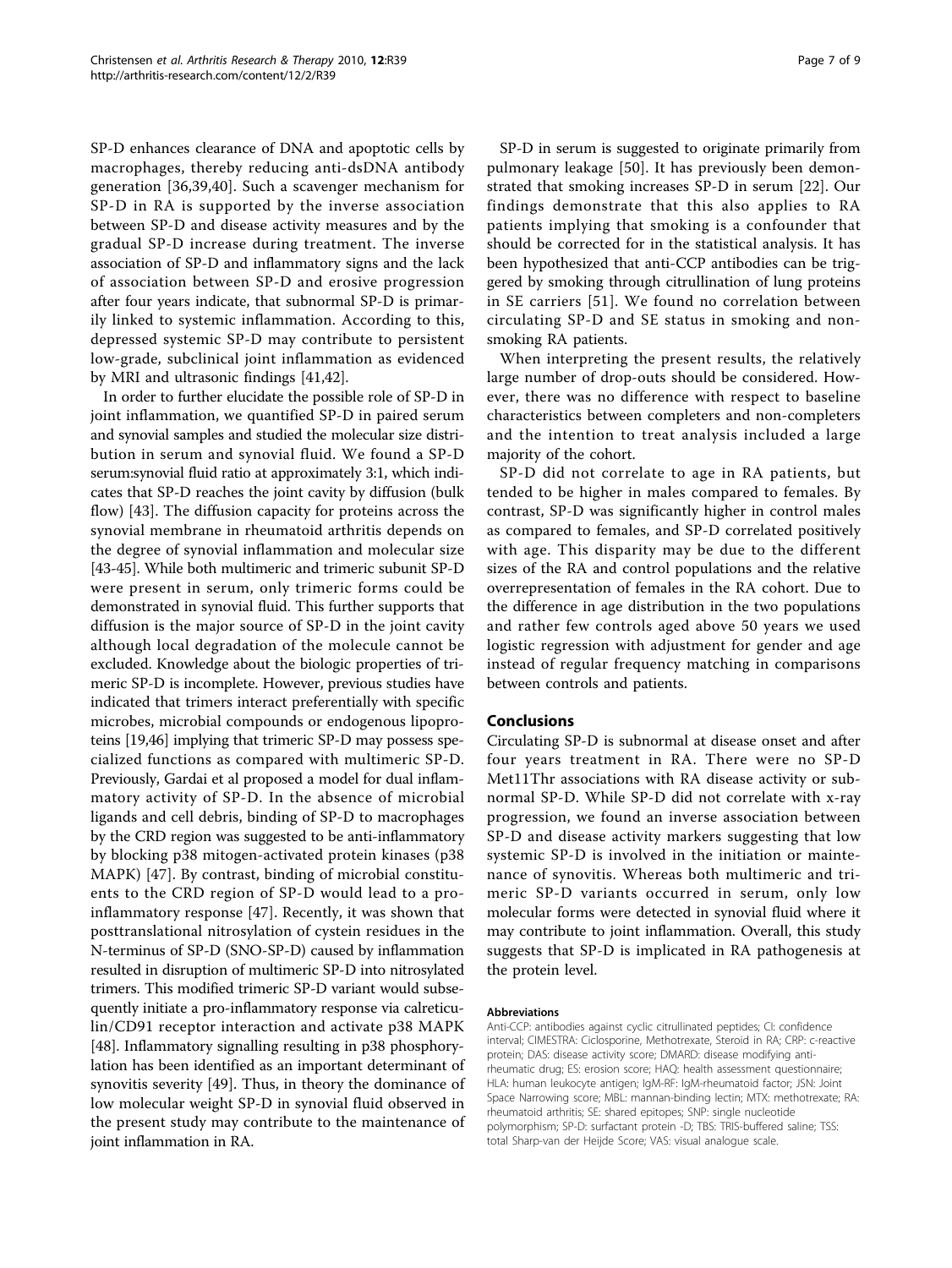#### <span id="page-7-0"></span>Acknowledgements

We thank the study of metabolic syndrome and related components (GEMINAKAR) for providing serum and DNA control samples. In addition, we appreciate the expert laboratory assistance by Professor Peter Garred at Department of Clinical Immunology at Rigshospitalet, Copenhagen University Hospital, Denmark and Niels Heegaard, MD, DmSc at Department of Biochemistry and Immunology, Statens Serum Institut, Denmark, Professor C. Bendixen and A. Høj, MSc, PhD at the Department of Animal Breeding and Genetics, Danish Institute of Agricultural Sciences, Tjele, Denmark, for doing the SNP analyses.

This study was supported by The Danish Rheumatism Association, Region of Southern Denmark, Institute of Clinical Research at the University of Southern Denmark, The A.P. Møller Foundation for the Advancement of Medical Science, Guldsmed A.L. & D. Rasmussens Mindefond and Else Poulsens Mindelegat.

#### Author details

<sup>1</sup>Department of Rheumatology, Odense University Hospital, Sdr. Boulevard 29, DK-5000 Odense C, Denmark and Institute of Clinical Research, University of Southern Denmark, Winsloewparken 19, DK-5000 Odense C, Denmark. <sup>2</sup>Medical Biotechnology Centre, University of Southern Denmark, Winsloewparken 25, DK-5000 Odense C, Denmark. <sup>3</sup>Department of Rheumatology, Rheumatism Hospital, Toldbodgade 3, DK-6300 Graasten, Denmark. <sup>4</sup> Department of Rheumatology, Copenhagen University Hospitals, Hvidovre and Glostrup, Kettegaards Alle 30, DK-2650 Hvidovre, Denmark. 5 Department of Rheumatology, Aarhus University Hospital, Noerrebrogade 44, DK-8000 Aarhus C, Denmark. <sup>6</sup>Department of Rheumatology, Copenhagen University Hospital, Rigshospitalet, Blegdamsvej 9, DK-2100 Copenhagen, Denmark. <sup>7</sup>Department of Rheumatology, Copenhagen University Hospitals, Herlev and Gentofte, Niels Andersens Vej 65, DK-2900 Hellerup, Denmark. <sup>8</sup>Department of Radiology, Copenhagen University Hospital, Hvidovre, Kettegaards Alle 30, DK-2650 Hvidovre, Denmark. 9 Department of Radiology, Aarhus University Hospital, Noerrebrogade 44, DK-8000 Aarhus C, Denmark.

#### Authors' contributions

All authors contributed to the design of the study, and the acquisition and interpretation of data. AFC performed the statistical analysis. AFC, PJ and GL drafted the manuscript. KJ carried out the immunoassays and gel filtration chromatography. AGJ and AV evaluated the x-ray data. All authors read and approved the final manuscript.

#### Competing interests

The authors declare that they have no competing interests.

Received: 26 August 2009 Revisions requested: 23 October 2009 Revised: 11 January 2010 Accepted: 8 March 2010 Published: 8 March 2010

#### References

- Arend WP: [The innate immune system in rheumatoid arthritis.](http://www.ncbi.nlm.nih.gov/pubmed/11665962?dopt=Abstract) Arthritis Rheum 2001, 44:2224-2234.
- 2. Garred P, Madsen HO, Marquart H, Hansen TM, Sørensen SF, Petersen J, Volck B, Svejgaard A, Graudal NA, Rudd PM, Dwek RA, Sim RB, Andersen V: [Two edged role of mannose binding lectin in rheumatoid arthritis: a](http://www.ncbi.nlm.nih.gov/pubmed/10648014?dopt=Abstract) [cross sectional study.](http://www.ncbi.nlm.nih.gov/pubmed/10648014?dopt=Abstract) J Rheumatol 2000, 27:26-34.
- Saevarsdottir S, Vikingsdottir T, Vikingsson A, Manfredsdottir V, Geirsson AJ, Valdimarsson H: [Low Mannose Binding Lectin Predicts Poor Prognosis in](http://www.ncbi.nlm.nih.gov/pubmed/11327242?dopt=Abstract) [Patients with Early Rheumatoid Arthritis. A Prospective Study.](http://www.ncbi.nlm.nih.gov/pubmed/11327242?dopt=Abstract) J Rheumatol 2001, 28:728-734.
- 4. Graudal NA, Madsen HO, Tarp U, Svejgaard A, Jurik AG, Graudal HK, Garred P: [The association of variant mannose-binding lectin genotypes](http://www.ncbi.nlm.nih.gov/pubmed/10728743?dopt=Abstract) [with radiographic outcome in rheumatoid arthritis.](http://www.ncbi.nlm.nih.gov/pubmed/10728743?dopt=Abstract) Arthritis Rheum 2000, 43:515-521.
- 5. Jacobsen S, Madsen HO, Klarlund M, Jensen T, Skjodt H, Jensen KE, Svejgaard A, Garred P, TIRA Group: [The influence of mannose binding](http://www.ncbi.nlm.nih.gov/pubmed/11361219?dopt=Abstract) [lectin polymorpisms on disease outcome in early polyarthritis.](http://www.ncbi.nlm.nih.gov/pubmed/11361219?dopt=Abstract) J Rheumatol 2001, 28:935-942.
- 6. Hoegh SV, Lindegaard HM, Sorensen GL, Hoj A, Bendixen C, Junker P, Holmskov U: [Circulating Surfactant Protein D is Decreased in Early](http://www.ncbi.nlm.nih.gov/pubmed/18052966?dopt=Abstract)

[Rheumatoid Arthritis: A 1-year Prospective Study.](http://www.ncbi.nlm.nih.gov/pubmed/18052966?dopt=Abstract) Scand J Immunol 2008, 67:71-76.

- 7. Holmskov U: [Collectins and collectin receptors in innate immunity.](http://www.ncbi.nlm.nih.gov/pubmed/11021254?dopt=Abstract) APMIS Suppl 2000, 100:1-59.
- 8. Holmskov U, Thiel S, Jensenius JC: [Collectins and ficolins: Humoral Lectins](http://www.ncbi.nlm.nih.gov/pubmed/12524383?dopt=Abstract) [of the Innate Immune Defense.](http://www.ncbi.nlm.nih.gov/pubmed/12524383?dopt=Abstract) Annu Rev Immunol 2003, 21:547-578.
- 9. Crouch E, Chang D, Rust K, Persson A, Heuser J: [Recombinant pulmonary](http://www.ncbi.nlm.nih.gov/pubmed/8195236?dopt=Abstract) [surfactant protein D. Post-translational modification and molecular](http://www.ncbi.nlm.nih.gov/pubmed/8195236?dopt=Abstract) [assembly.](http://www.ncbi.nlm.nih.gov/pubmed/8195236?dopt=Abstract) J Biol Chem 1994, 269:15808-15813.
- 10. Bufler P, Schmidt B, Schikor D, Bauernfeind A, Crouch EC, Griese M: [Surfactant Protein A and D Differently Regulate the Immune Response](http://www.ncbi.nlm.nih.gov/pubmed/12540493?dopt=Abstract) [to Nonmucoid Pseudomonas aeruginosa and Its Lipopolysaccharide.](http://www.ncbi.nlm.nih.gov/pubmed/12540493?dopt=Abstract) Am J Respir Cell Mol Biol 2003, 28:249-256.
- 11. Hartshorn KL, White MR, Tecle T, Tornoe I, Sorensen GL, Crouch EC, Holmskov U: [Reduced influenza viral neutralizing activity of natural](http://www.ncbi.nlm.nih.gov/pubmed/17280604?dopt=Abstract) [human trimers of surfactant protein D.](http://www.ncbi.nlm.nih.gov/pubmed/17280604?dopt=Abstract) Respir Res 2007, 8:9.
- 12. Hartshorn KL, Crouch E, White MR, Colamussi ML, Kakkanatt A, Tauber B, Shepherd V, Sastry KN: [Pulmonary surfactant proteins A and D enhance](http://www.ncbi.nlm.nih.gov/pubmed/9609735?dopt=Abstract) [neutrophil uptake of bacteria.](http://www.ncbi.nlm.nih.gov/pubmed/9609735?dopt=Abstract) Am J Physiol 1998, 274:L958-L969.
- 13. Leth-Larsen R, Garred P, Jensenius H, Meschi J, Hartshorn K, Madsen J, Tornoe I, Madsen HO, Sorensen G, Crouch E, Holmskov U: [A common](http://www.ncbi.nlm.nih.gov/pubmed/15661913?dopt=Abstract) [polymorphism in the SFTPD gene influences assembly, function, and](http://www.ncbi.nlm.nih.gov/pubmed/15661913?dopt=Abstract) [concentration of surfactant protein D.](http://www.ncbi.nlm.nih.gov/pubmed/15661913?dopt=Abstract) J Immunol 2005, 174:1532-1538.
- 14. Crouch E, Parghi D, Kuan SF, Persson A: [Surfactant protein D: subcellular](http://www.ncbi.nlm.nih.gov/pubmed/1636730?dopt=Abstract) [localization in nonciliated bronchiolar epithelial cells.](http://www.ncbi.nlm.nih.gov/pubmed/1636730?dopt=Abstract) Am J Physiol 1992, 263:L60-L66
- 15. Stahlman MT, Gray ME, Hull WM, Whitsett JA: [Immunolocalization of](http://www.ncbi.nlm.nih.gov/pubmed/11967276?dopt=Abstract) [surfactant Protein-D \(SP-D\) in human fetal, newborn, and adult tissues.](http://www.ncbi.nlm.nih.gov/pubmed/11967276?dopt=Abstract) J Histochem Cytochem 2002, 50:651-660.
- 16. Madsen J, Kliem A, Tornoe I, Skjodt K, Koch C, Holmskov U: [Localization of](http://www.ncbi.nlm.nih.gov/pubmed/10820266?dopt=Abstract) [lung surfactant protein D on mucosal surfaces in human tissues.](http://www.ncbi.nlm.nih.gov/pubmed/10820266?dopt=Abstract) J Immunol 2000, 164:5866-5870.
- 17. Honda Y, Kuroki Y, Matsuura E, Nagae H, Takahashi H, Akino T, Abe S: [Pulmonary surfactant protein D in sera and bronchoalveolar lavage](http://www.ncbi.nlm.nih.gov/pubmed/8520747?dopt=Abstract) [fluids.](http://www.ncbi.nlm.nih.gov/pubmed/8520747?dopt=Abstract) Am J Respir Crit Care Med 1995, 152:1860-1866.
- 18. Kankavi O: [Increased expression of surfactant protein A and D in](http://www.ncbi.nlm.nih.gov/pubmed/16489709?dopt=Abstract) [rheumatoid arthritic synovial fluid.](http://www.ncbi.nlm.nih.gov/pubmed/16489709?dopt=Abstract) Croat Med J 2006, 47:155-161.
- 19. Leth-Larsen R, Nordenbaek C, Tornoe I, Moeller V, Schlosser A, Koch C, Teisner B, Junker P, Holmskov U: [Surfactant protein D \(SP-D\) serum levels](http://www.ncbi.nlm.nih.gov/pubmed/12865068?dopt=Abstract) [in patients with community-acquired pneumonia.](http://www.ncbi.nlm.nih.gov/pubmed/12865068?dopt=Abstract) Clin Immunol 2003, 108:29-37.
- 20. Nagae H, Takahashi H, Kuroki Y, Honda Y, Nagata A, Ogasawara Y, Abe S, Akino T: [Enzyme-linked immunosorbent assay using F\(ab](http://www.ncbi.nlm.nih.gov/pubmed/9437544?dopt=Abstract)')2 fragment for [the detection of human pulmonary surfactant protein D in sera.](http://www.ncbi.nlm.nih.gov/pubmed/9437544?dopt=Abstract) Clin Chim Acta 1997, 266:157-171.
- 21. Ni M, Evans DJ, Hawgood S, Anders EM, Sack RA, Fleiszig SMJ: [Surfactant](http://www.ncbi.nlm.nih.gov/pubmed/15784557?dopt=Abstract) [protein D is present in human tear fluid and the cornea and inhibits](http://www.ncbi.nlm.nih.gov/pubmed/15784557?dopt=Abstract) [epithelial cell invasion by pseudomonas aeruginosa.](http://www.ncbi.nlm.nih.gov/pubmed/15784557?dopt=Abstract) Infect Immun 2005, 73:2147-2156.
- 22. Sorensen GL, Hjelmborg J, Kyvik KO, Fenger M, Hoj A, Bendixen C, Sorensen T, Holmskov U: [Genetic and environmental influences of](http://www.ncbi.nlm.nih.gov/pubmed/16361352?dopt=Abstract) [surfactant protein D serum levels.](http://www.ncbi.nlm.nih.gov/pubmed/16361352?dopt=Abstract) Am J Physiol Lung Cell Mol Physiol 2006, 290:L1010-L1017.
- 23. Hetland ML, Stengaard-Pedersen K, Junker P, Lottenburger T, Ellingsen T, Andersen LS, Hansen I, Skjødt H, Pedersen JK, Lauridsen UB, Svendsen A, Tarp U, Pødenphant J, Hansen G, Lindegaard H, de Carvalho A, Østergaard M, Hørslev-Petersen K, the Cimestra Study Group: [Combination](http://www.ncbi.nlm.nih.gov/pubmed/16645967?dopt=Abstract) [treatment with methotrexate, ciclosporine, and intraarticular](http://www.ncbi.nlm.nih.gov/pubmed/16645967?dopt=Abstract) [betamethasone compared with methotrexate and intraarticular](http://www.ncbi.nlm.nih.gov/pubmed/16645967?dopt=Abstract) [betamethasone in early active rheumatoid arthritis.](http://www.ncbi.nlm.nih.gov/pubmed/16645967?dopt=Abstract) Arthritis Rheum 2006, 54:1401-1409.
- 24. Hetland ML, Stengaard-Pedersen K, Junker P, Lottenburger T, Hansen I, Andersen LS, Tarp U, Svendsen A, Pedersen JK, Skjodt H, Lauridsen UB, Ellingsen T, Hansen G, Lindegaard H, Vestergaard A, Jurik AG, Ostergaard M, Horslev-Petersen K: [Aggressive combination therapy with intraarticular](http://www.ncbi.nlm.nih.gov/pubmed/17878209?dopt=Abstract) [glucocorticoid injections and conventional DMARDs in early rheumatoid](http://www.ncbi.nlm.nih.gov/pubmed/17878209?dopt=Abstract) [arthritis Two Year Clinical and Radiographic Results From The CIMESTRA](http://www.ncbi.nlm.nih.gov/pubmed/17878209?dopt=Abstract) [Study.](http://www.ncbi.nlm.nih.gov/pubmed/17878209?dopt=Abstract) Ann Rheum Dis 2008, 67:815-822.
- 25. Arnett FC, Edworthy SM, Bloch DA, McShane DJ, Fries JF, Cooper NS, Healey LA, Kaplan SR, Liang MH, Luthra HS, et al: [The American](http://www.ncbi.nlm.nih.gov/pubmed/3358796?dopt=Abstract)